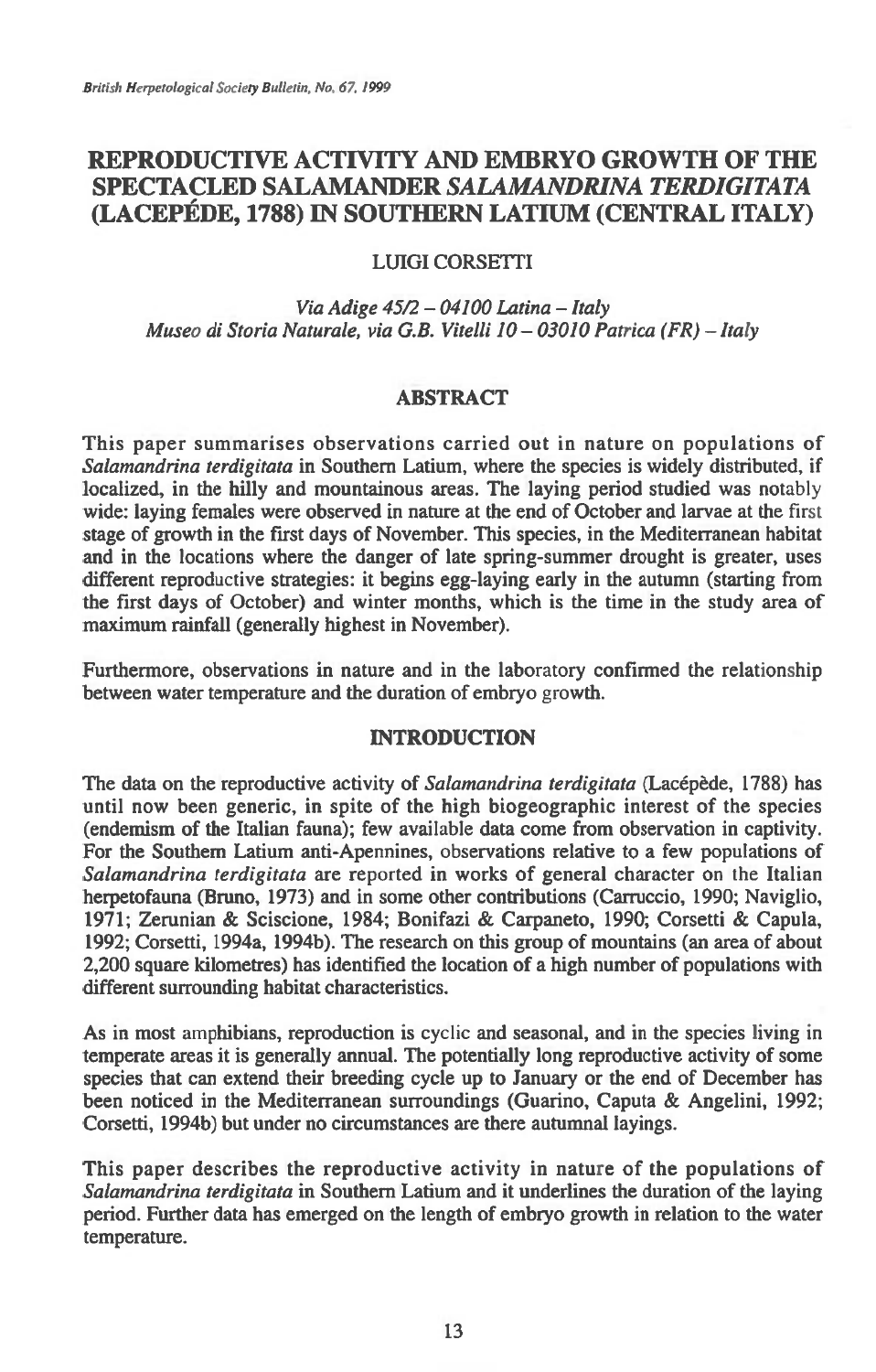

Fig. 1. Map of the Volsci Chain with grid reference, based on 1:25.000 I.G.M. (Military Geographic Institute) cartographic system. **1:** areas 'ncluded between 500 m and 1,000 m above sea level. 2: areas over 1,000 m.



Fig. 2. Calendar of the presence of adult specimens (A) in water, eggs (B) and larvae (C) of Salamandrina terdigitata, collected in the years 1991-1996, in Southern Latium.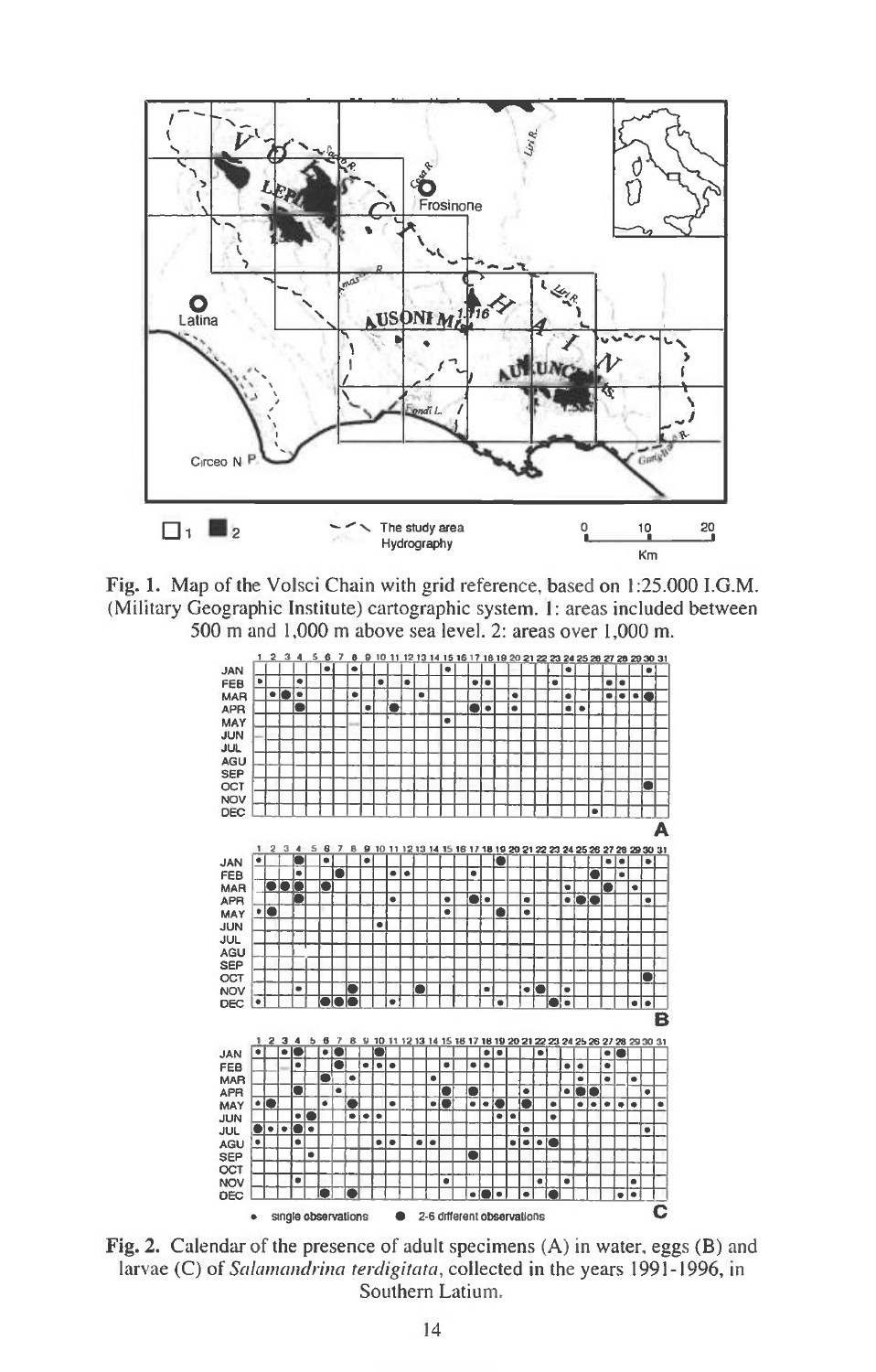

**Fig. 3.** Reproductive cycle of *Salamandrina terdigitata in* two locations, in relation to the flow  $(F)$  and temperatures of the water  $(T)$ . a: presence of laying females; e: presence of eggs; 1: presence of larvae.



**Fig. 4.** The length of the embryo growth observed in 3 different locations of the studied area (A-B-C1) and in lab (C2) in relation to the water temperatures.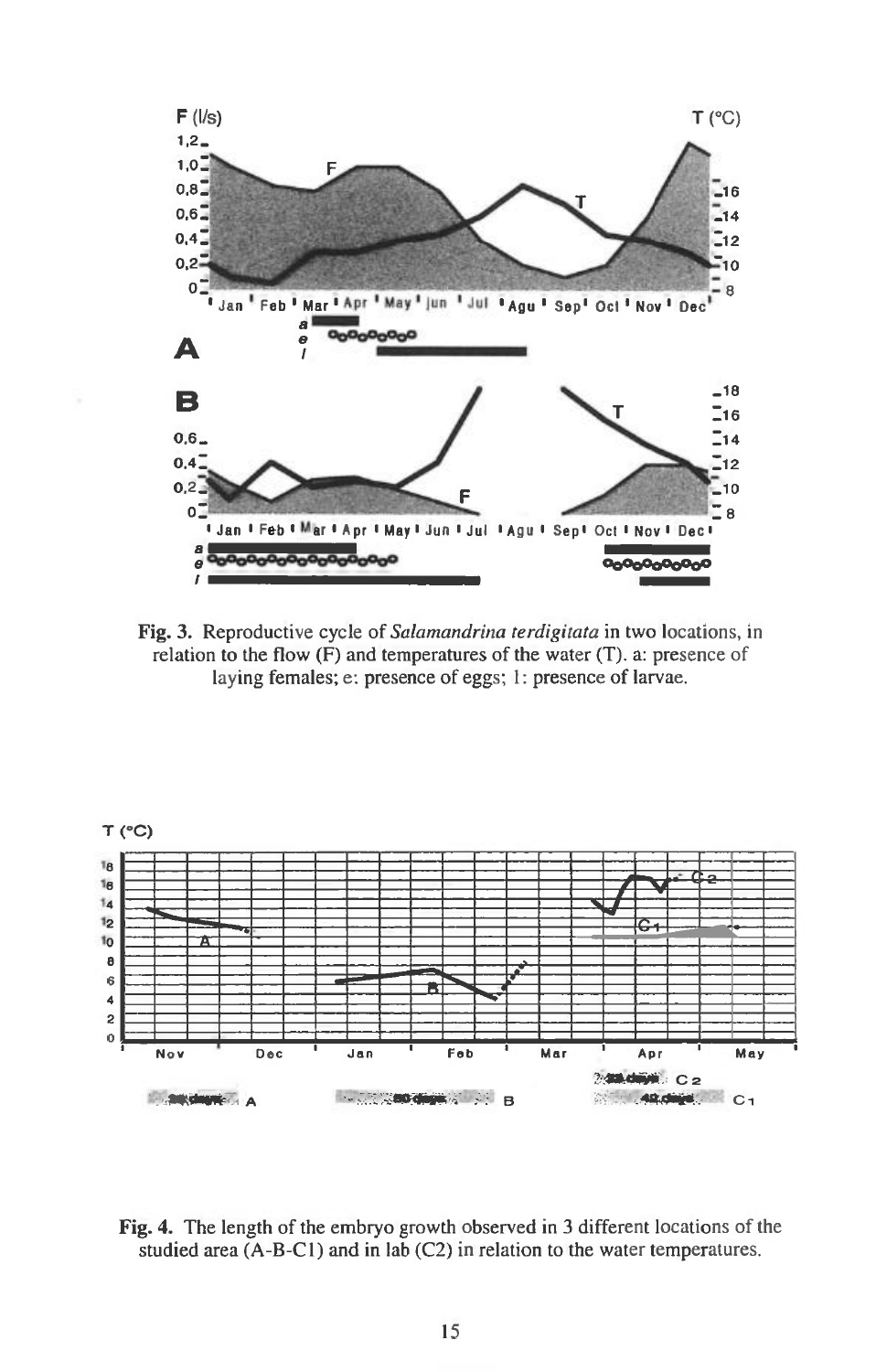## **DESCRIPTION OF THE STUDY AREA**

The area examined is in the southern Latium "anti-Apennine", or Volsci Chain, that includes the Lepini Mts., Auson Mts. and Aurunci Mts. (Fig. 1) which form a homogeneous and well defined geographic and geologic entity located in the administrative provinces of Rome, Frosinone and Latina. This area, of about 2,000 sq. km., extends mainly in the direction NW-SE and includes heights from sea level to 1.536 m (Mt. Semprevisa, Lepini Mts.).

The Volsci Chain is made up of Mesozoic Limestone and is characterised by both hypogean and superficial carsism.

According to the bio-climatic map of Italy (Tomaselli, Balduzzi & Filipello, 1973), the study area belongs to the Thermo-mediterranean and Meso-mediterranean subregions. On the southern slopes of the basal plain, the vegetation is represented by the relics of the Mediterranean forest of Holm Oak *(Quercus ilex),* often reduced to low bushes, or degraded steppes of *Ampelodesmos mauritancus.* On the mountainous southern slopes, in the basal northern slopes and in internal areas, the vegetation is a mixed association of *Quercus pubescens, Quercus cerris, Ostrya carpinifolia.* Moreover, in a few relict areas the vegetation is represented by Beech woods *(Fagus sylvatica)* with the presence of Holly *(llex aquifolium)* and Yew (Taxus baccata).

## **METHODS**

The study is based firstly on data collected by means of regular field observations from 1991 to 1996 spending little more than 300 hours in the field; some first-hand data were partially obtained by irregular observations from 1981 to 1990 in spring and summer months.

A careful cartographic inspection of the whole area in order to point out all potential sites for the species preceded the field survey. Each of the 28 I.G.M. (Istituto Geografico Militare = Military Geographic Institute) maps  $1:25.000$  scale were examined (Fig. 1) and 199 potential sites were scheduled. *Salainandrina terdigitata* was observed in 57 sites (28.6%), with 75 laying sites. The locations are distributed at heights between 150 m and 1,150 m above sea level.

When it was required, larvae were captured by means of a close mesh net and then released in the same place. During this research I adopted a methodology respectful of the herpetologic fauna without the harvest of specimens, according to the regional law (no. 18 dated April 5, 1988). Only in March 1993 were some eggs collected in a site situated on the Lepini mountains, and after hatching in captivity, the larvae were released in the same places.

From October 1992 two sample locations were monitored for the whole year, with one or more visits each month, to study the reproductive strategies adopted by this species.

# **RESULTS**

According to Lanza (1983) *Salamandrina terdigitata* egg-laying occurs between March and April but it may start at the end of December as well, as observed by Naviglio (1971) near Tivoli (Roma); earlier observations by Chiarugi (1899, 1900) reported it in January in the environs of Florence. Only recently have the first observation of eggs and larvae in November been reported on the Lepini mountains (Corsetti 1994a).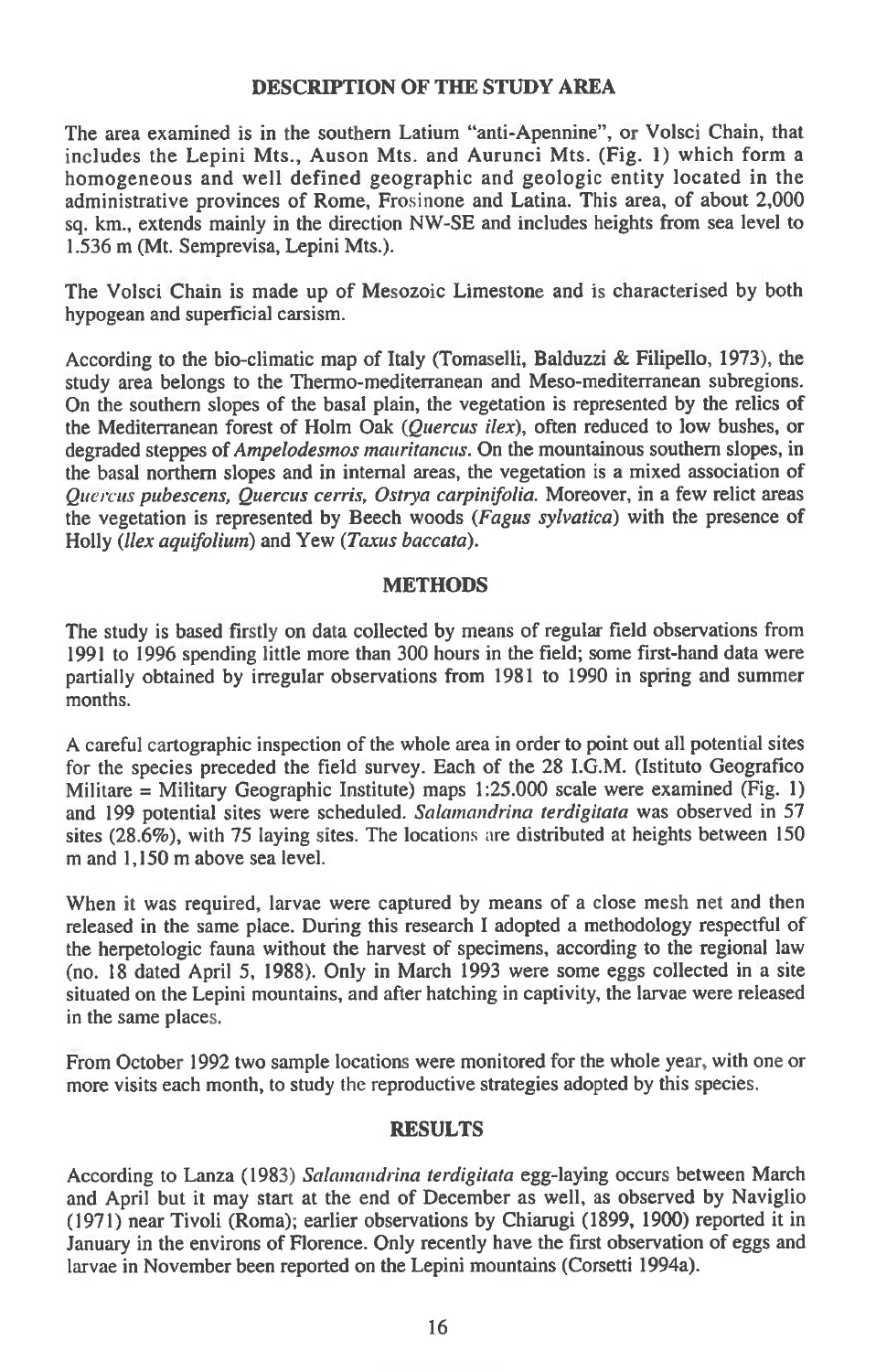**The analysis of the annual averages of the rainfall in the mountainous area studied, indicates a peak in autumn, generally in November, and a minimum in July. In the locations in which the danger of drought at the end of spring-summer is greater,**  *Salamandrina terdigitata* **has adopted a different breeding strategy: it begins laying earlier, in the autumn-winter months, when rains are more abundant, so that larvae have a greater probability of completing their metamorphosis. The** *Salamandrina terdigitata,*  **besides winter and spring, lays in autumn, beginning in the days following the first abundant rains of the season. In 45.6% of the locations the laying period occurs chiefly between October and January but, rather often, in some sites eggs were observed up to the following spring. In the remainder of the locations (54.4%) the females enter the water exclusively between February and May.** 

**The first laying in nature was observed on October 30, 1993 in two location of the Lepini mountains. On this occasion 3 females were observed in the water, in the first location, and 2 in the second location. In 1992, November 8, there were already several eggs ready to hatch present, and in 1996, November 4, in another location, in addition to several eggs, there were also some larvae at the first stage of growth (cf. Lanza 1983): their laying probably occurred in the first days of October, considering the long period of time necessary for the development of the embryos at low temperatures. In 1994 in the first locations at two of the Lepini Mountains, the laying took place in the second half of November, only after the first abundant rains of the season, occurring at the beginning of the month.** 

**In Fig. 2 are shown all the observations of eggs, larvae and adult specimen of**  *Salamandrina terdigitata* **observed in the study area between 1991 and 1996.** 

**In Fig. 3 are synthesized all the observations made in two locations of the Lepini mountains considered as a sample and examined for a complete year, with one or more monthly visits, beginning from October 1992 (for a more effective exposure of the data I considered the solar year from January to December. The activity pattern of the two populations of** *Salamandrina terdigitata* **is considered in relation to the flow and to the temperature of the water. The first (Fig. 3A) is an old spring whose water comes from a source; the second (Fig. 3B) is a small source, usually subject to drainage in the summer months: in 1994 the drought exceeded 3 months.** 

**All the females of location A went down into water in spring and finished their laying in little more than a month. Those of location B laid more than once, with a better concentration in two different periods: in November-December and March-April.** 

**In literature, the available information on the duration of the embryonic development of**  *Salamandrina terdigitata* **originates from observations made in the laboratory. Lanza (1983) states that "in the laboratory and in conditions which are similar to nature, the hatching occurs after twenty days"; also Vanni (1980) reports that the hatching, occurring in the laboratory with a water temperature of about 14°C, needs 20 days. Chiarugi & Banchi (1896) and Chiarugi (1899) observed that the water temperature influences the duration of the process of segmentation of the eggs of** *Salamandrina terdigitata* **and recently other authors have studied, in the laboratory and in nature, the duration of the embryonic development of some anurans, in relation to the water temperatures (Guyetant 1969; Guarino 1992).** 

**During the autumn-winter of 1992-93 I made observations in 3 different locations of the studied area, on the duration of the embryonic development in relation to the water temperatures (Fig. 4). In the first station (A), on November 8, 1992, there were 64 eggs**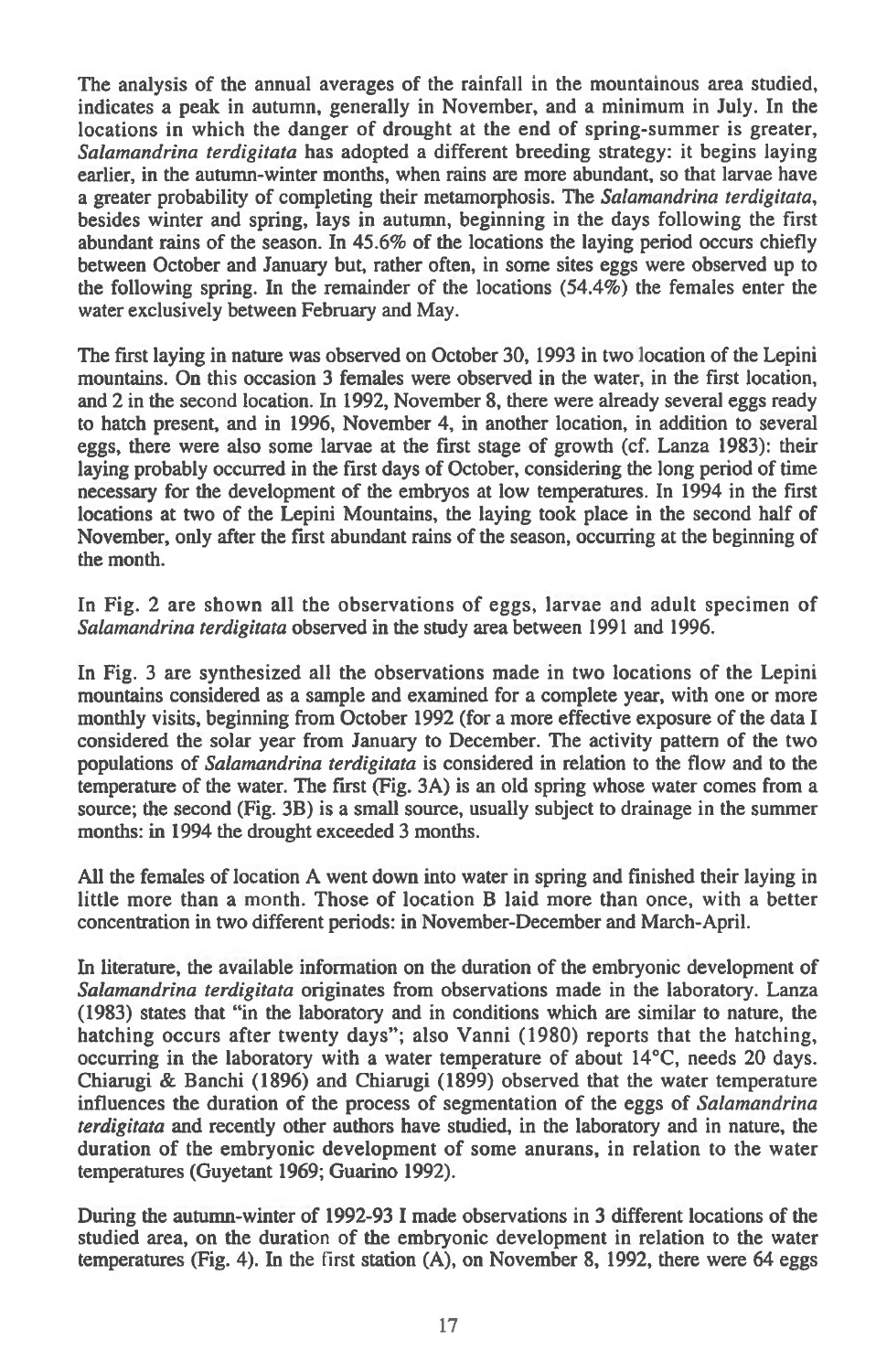under a big stone; on December 6, they still contained embryos almost all of them ready to hatch, and only on December 12 (water temp.:  $11^{\circ}$ C) it was possible to ascertain the hatching of 62 eggs.

In the second location (B), on January 7, 1993 there were some tens of eggs among the mud, probably laid the day before; some of them were not completely submerged (water temp.: 6.3°C). On February 7 the eggs were still at the first stage of embryonic development. In the visit of February 26 (water temp.: 4.5°C) the same eggs had embryos ready to hatch; only on March 6 did I see the first larvae (water temp.: 8.5°C).

In the third location (C1) on March 27 I observed numerous eggs at the first stage of development, laid on a small submerged branch. The same eggs were present on April 17 and only on May 8 was it possible to see the hatch beginning.

In the aforesaid cases a very slow embryonic development has been observed due to the low temperatures of the water. Experiments in the laboratory have confirmed the relationship between the water temperature and the duration of embryonic development. In the third location some of the eggs laid (14) in the same day and maybe by the same female were withdrawn. They were put in a plexiglass tank (C2) filled with water from the spring (renewed every three days), and maintained at a temperature which was higher than that of the site of origin (13.5-16.5°C). Such eggs required 23-28 total days for their hatching, while in nature at 11-12<sup>o</sup>C, some of the eggs under observation still contained embryos after 42 days.

# **DISCUSSION**

Continuous observations in the study area have allowed us to ascertain that the laying period is longer, in the course of the year, with respect to the pre-existing data in literature and in comparison with other species of urodeles (Cei, 1946; Galgano, 1944; Bell & Lawton 1975; Lanza, 1983; Verrell, Halliday & Griffiths, 1986; Guarino et al. 1992).

The data collected in the course of this research points out that the species can resort to different breeding strategies: in the Mediterranean surroundings and in locations in which the limiting factor is the availability of water, it begins to lay eggs in the autumn,when the rains are more abundant, avoiding in this way the summer droughts. In fact the locations in which laying occurs in winter and autumn are only those with modest values of waterflow and subject to drainage in the summer months.

The potentially long reproductive activity in Salamandrina terdigitata depends also on the availability of sperm from late-summer or autumn, to the next spring. In this species there is not a complete halt in the activity of the testis during the winter months, but there is a "hemistasis" (Brizzi, Calloni & Vanni, 1985). Spermiation occurs with a period of courtship interactions that goes on, depending on the climatic variations, from autumn to the next spring (Lanza, 1983).

Interesting knowledge emerged also from the observations in nature on the duration of the embryonic development in relation to the temperature of the water, aspects that will be the object of subsequent and deeper investigations.

Additionally the higher number of stations of Salamandrina terdigitata present in Southern Latium (57), compared to the rare presences observed in other mountainous groups or regions of the Italian Apennines, further confirms the high naturalistic value of the area, which deserves a more effective protection through the institution of natural parks (Parks of the Lepini, Ausoni, and Aurunci Mountains) awaited for a long time (Corsetti 1979).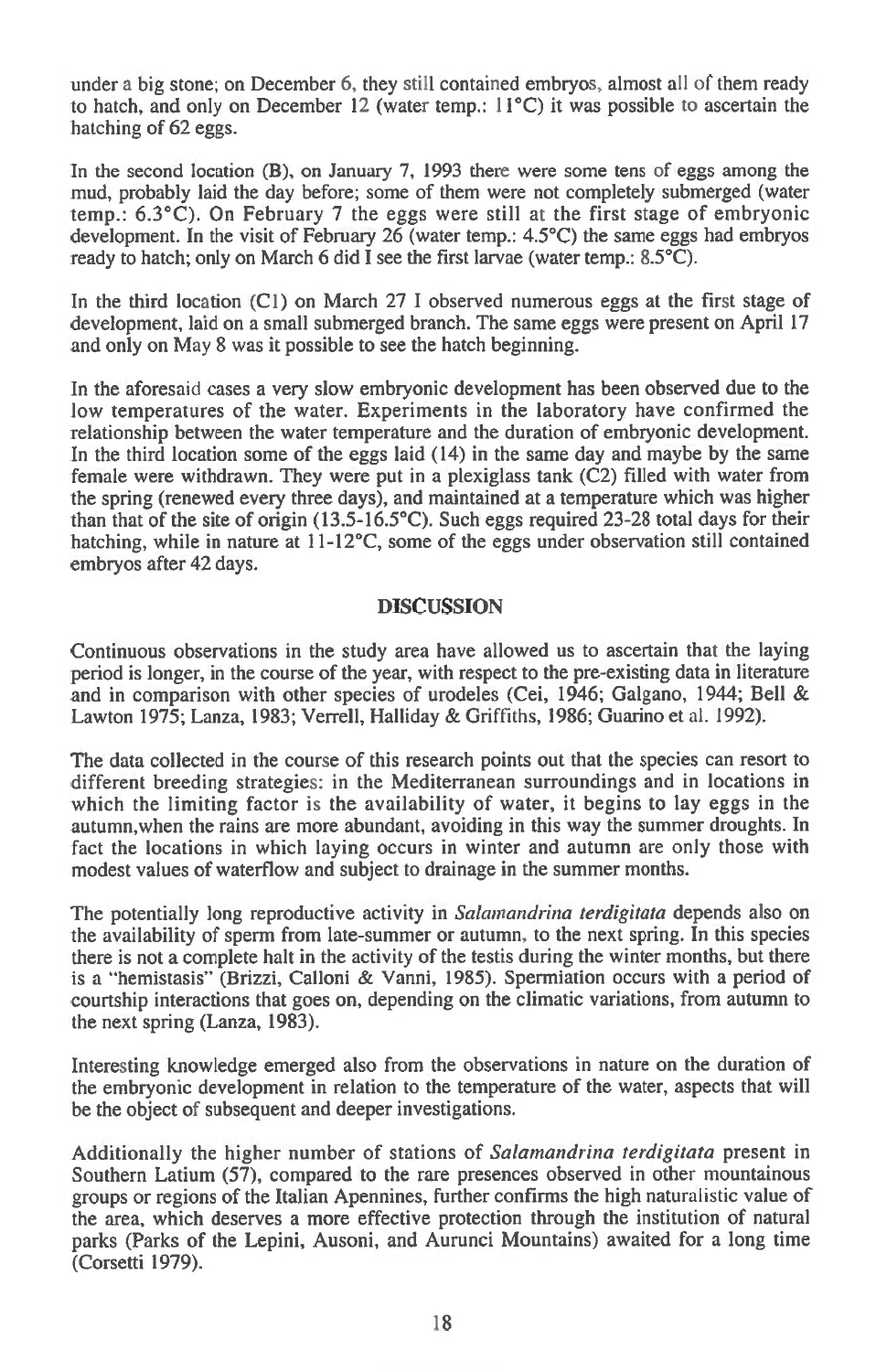#### **ACKNOWLEDGEMENTS**

**My thanks to Bruno Carl, Carmine Esposito, Simona Martullo, Gianluca Nardi, Roberto Ragno, Tiziana Tamburo and Albert Venchi for their suggestions and invaluable collaboration.** 

**To my mother, Rina Cellini, my last thanks.** 

#### **REFERENCES**

- **Bell, G. & Lawton, S.H. (1975). The ecology of the egg and larvae of the smooth newt**  *(Triturus vulgaris (L.)). J. Anim. Ecol.* **44, 393-423.**
- **Bonifazi, A. & Carpeneto, G.M. (1990). Indagine preliminare sugli anfibi e sui rettili dei Monti Ausoni-Aurunci (Lazio meridionale).** *Centro Reg. Docum. Beni Cult. e Amb., Ass. Cultura Regione Lazio,* **Roma.**
- **Brizzi, R., Calloni, C. & Vanni, S. (1985). Spermatogenetic cycle** *in Salamandrina terdigitata* **(Lacepede, 1788) (Amphibia: Salamandridae).** *Z. mikroslc-anat. Forsch,*  **Leipzig 99, 251-292.**
- **Bruno, S. (1973). Anfibi d'Italia: Caudata.** *Natura* **64 (3-4), 209-450.**
- **Cei, G. (19446). Note biologiche e osservazioni in natura sull'attivita riproduttiva annuale del Tritone minore** *(Triturus vulgaris meridionalis). Atti Soc. Toscana Sc. Nat.* **53, 118-122.**
- **Carruccio, A. (1900). Nuove indicazioni sull'habitat della** *Salamandrina perspicillata. BolL Soc. Zoo!. It.* **9, 92-94.**
- **Chiarugi, G. (1899). La segmentazione delle uova di** *Salamandrina perspicillata. Monit. Zool. It.* **10(7), 176-187.**
- **Chiarugi, G. (1900). Alcune osservazioni sulla vita sessuale della** *Salamandrina perspicillata. Monit. Zool. It.* **11 Suppl., 41-43.**
- **Chiarugi, G. & Banchi, A. (1896). Influenza della temperatura sullo sviluppo delle uova di** *"Salamandrina perspicillata".* **Nota preliminare.** *Monit. Zool. It.* **7(12), 286-291.**
- **Corsetti, L. (1979). Appunti per una proposta di Parco Naturale nei Monti Lepini.** *BolL Italia Nostra,* **176, 12-14.**
- **Corsetti, L. (1994a). Osservazioni sulla ecologia e biologia riproducttiva di**  *Salamandrina terdigitata* **nei Monti Lepini (Lazio) (Amphibia Salamandridae). In Ricerche sulla fauna dei Monti Lepini, 111-130. Corsetti, L. and Nardi, G. (Eds).**  *Quad. Mus. St. Nat.* **Patrica (FR), 4.**
- **Corsetti, L. (1994b). Anfibi e Rettili dei Monti Lepini.** *Quad. Mus. St. Nat.* **Patrica (FR), 5.**
- Corsetti, L. & Capula, M. (1992). The amphibians and reptiles of the Lepini Mountains **(Latium, Central Italy): Checklist and provisional atlas.** *British HerpetoL Soc. Bull*  **39, 8-16.**
- **Galgano, M. (1944). II ciclo sessuale in** *Triturus cristatus carnifex* **(Laur.). I-Il ciclo naturale nei due sessi.** *Arch. ItaL Anat. Embriol.,* **Firenze 50, 1-148.**
- **Guarino, F.M. (1992). Durata dello sviluppo di** *Rana italica* **(Amphibia, Anura, Ranidae) e osservazioni sul numero delle serie di cheratodonti per la determinazione del girino.**  *Boll. Mus. Reg. Sci. Nat.* **Torino 10 (1), 179-186.**
- **Guarino, F.M., Caputa, V. & Angelini, F (1992). The reproductive cycle of the newt**  *Triturus italicus, Amphibia-Reptilia* **13, 121-133.**
- **Guyetant, R. (1969). Influence du facteur temperature sur le developpement embryonnaire de** *Rana teinporaria* **L. et** *Rana dalmatina* **B.** *Vie et Milieu,* **20, 231- 242.**
- **Lanza, B. (1983). Anfibi, Rettili (Amphibia, Reptilia). Guide per it riconoscimento delle specie animali delle acque interne italiane.** *CNR,* **Roma 27, 1-196.**